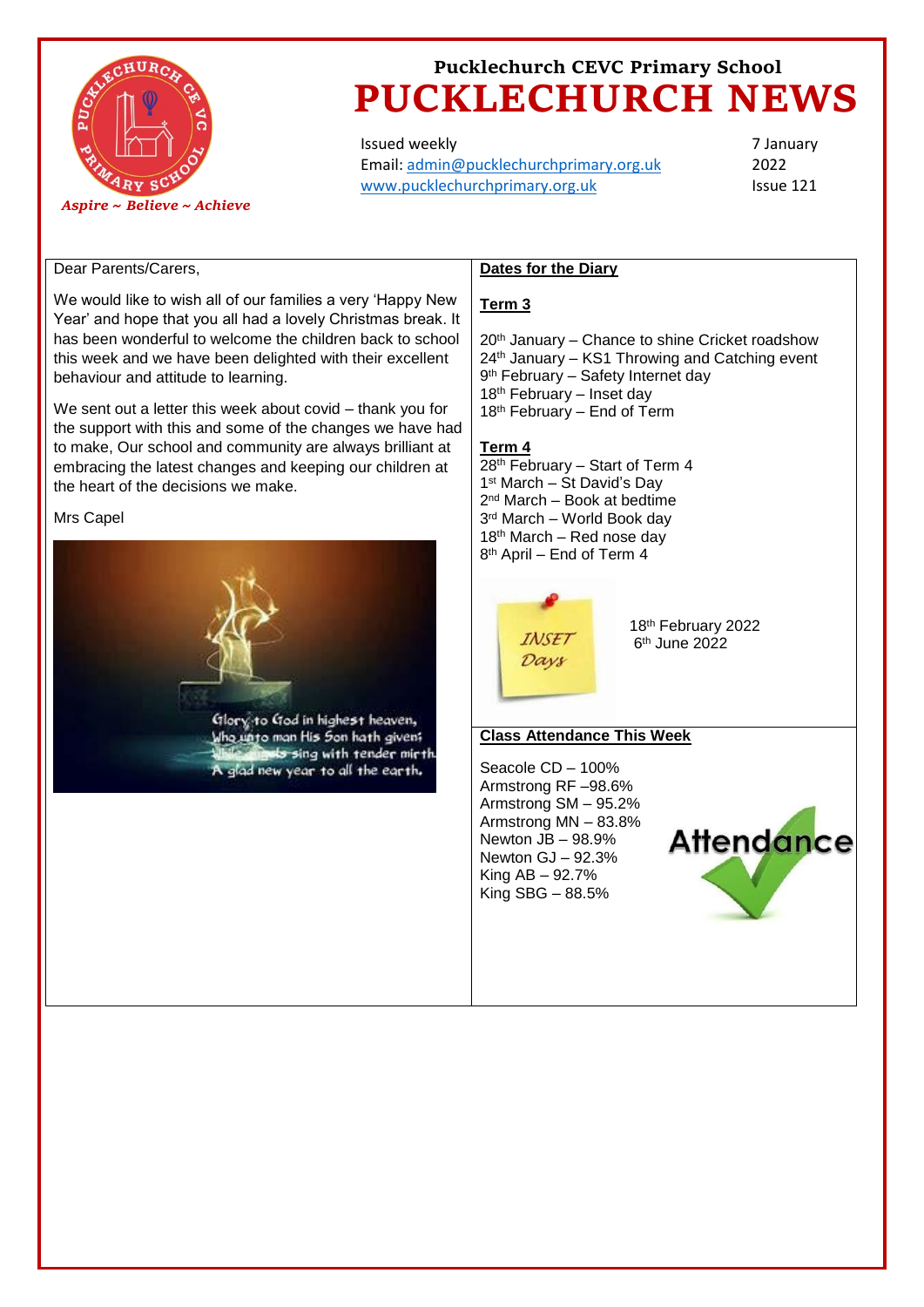

## **Pucklechurch CEVC Primary School PUCKLECHURCH NEWS**

Issued weekly Email: [admin@pucklechurchprimary.org.uk](mailto:admin@pucklechurchprimary.org.uk) [www.pucklechurchprimary.org.uk](http://www.pucklechurchprimary.org.uk/)

7 January 2022 Issue 121

#### **Reading**

This week's results are:

Armstrong RF– 53% Armstrong AM – 63% Armstrong MN – 66% Newton JB – 58% Newton GJ – 74% King  $AB - 80%$ King SBG – 72%



### **TimesTables Rockstars!**

Well done to our Pucklechurch Top Rockers this week! These 3 students have accessed TT Rockstars the most out of everyone in the whole school this week.



- 1. Erica (Newton JB)
- 2. Darcy (Newton GJ)
- 3. Ava –Skye (Newton GJ)



### **Talent Show**

Well done to everyone who took part in the Talent Show today. The children really enjoyed the show. We are always amazed at the talent we have along with the courage of the children who stand up and perform. The audience are so supportive showing respect and kindness for the children performing.

Well done to our 3 winners as shown below and all who took part, along with school council for organising it, with a particular well done to Luca and Archie for presenting it.